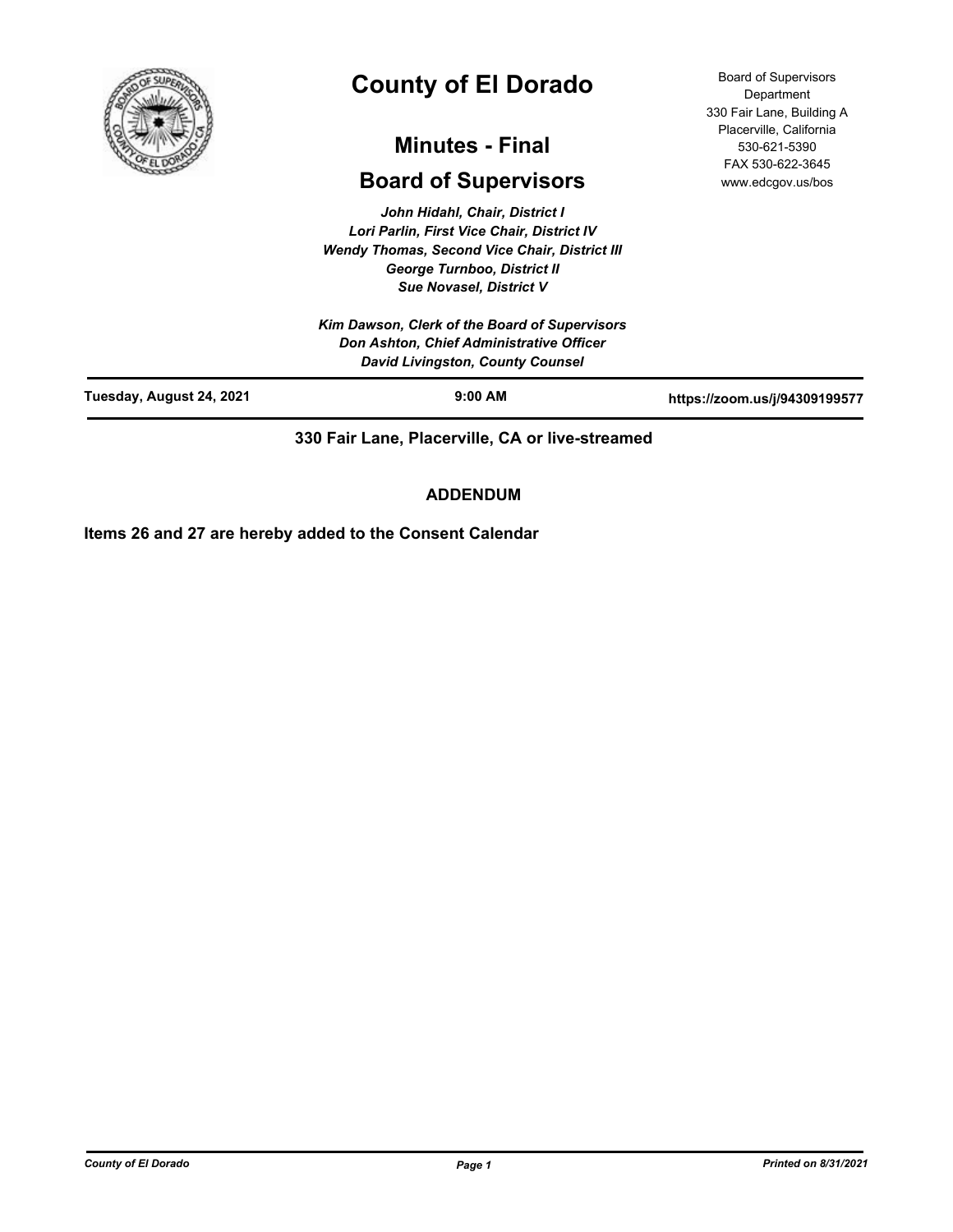**PUBLIC PARTICIPATION INSTRUCTIONS: In accordance with new guidance from the California Department of Public Health, the meeting will be open to the public. The meeting will continue to be live-streamed via Zoom and YouTube.**

**Members of the public may address the Board in-person or via Zoom to make a public comment. Seating is limited and available on a first-come, first-served basis. The public should call into 530-621-7603 or 530-621-7610. The Meeting ID is 943 0919 9577. Please note you will not be able to join the live-stream until the posted meeting start time.**

**To observe the live stream of the Board of Supervisors meeting go to https://zoom.us/j/94309199577.**

**To observe the Board of Supervisors meetings via YouTube, click https://www.youtube.com/channel/UCUMjDk3NUltZJrpw2CL7Zkg.**

**If you are joining the meeting via zoom and wish to make a comment on an item, press the "raise a hand" button. If you are joining the meeting by phone, press \*9 to indicate a desire to make a comment. Speakers will be limited to 3 minutes.**

**By participating in this meeting, you acknowledge that you are being recorded. If you choose not to observe the Board of Supervisors meeting but wish to make a comment on a specific agenda item, please submit your comment via email by 4:00 p.m. on the Monday prior to the Board meeting. Please submit your comment to the Clerk of the Board at edc.cob@edcgov.us. Your comment will be placed into the record and forwarded to the Board of Supervisors.**

**The Clerk of the Board is here to assist you, please call 530-621-5390 if you need any assistance with the above directions to access the meeting or if you would like to participate in the meeting from a conference room at the Government Center in Bldg. A**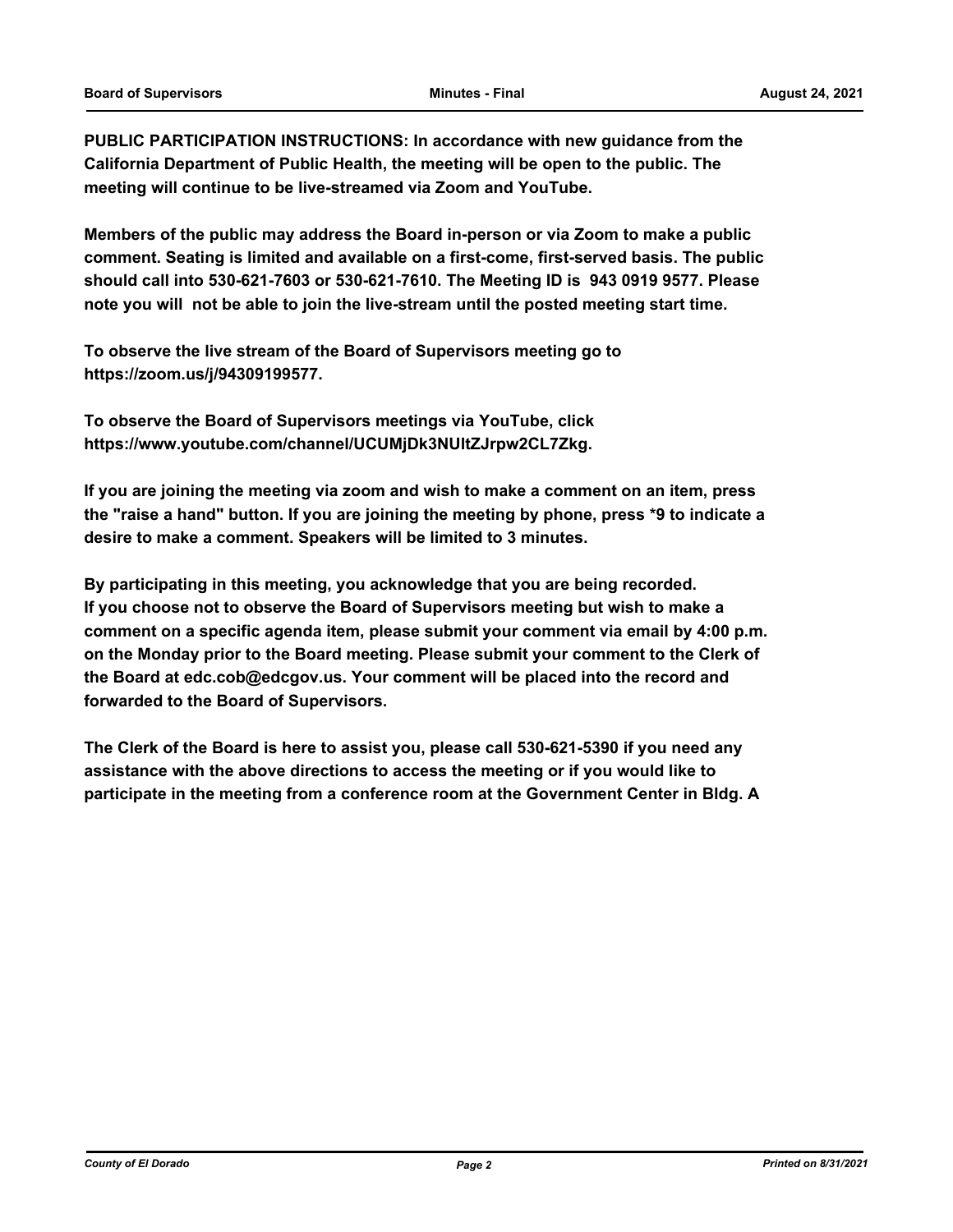#### **Vision Statement**

### **Safe, healthy and vibrant communities, respecting our natural resources and historical heritage**

#### **This institution is an equal opportunity provider and employer.**

Live Web Streaming and archiving of most Board of Supervisors meeting videos, all meeting agendas, supplemental materials and meeting minutes are available on the internet at: http://eldorado.legistar.com/Calendar.aspx

The County of El Dorado is committed to ensuring that persons with disabilities are provided the resources to participate in its public meetings. Please contact the office of the Clerk of the Board if you require accommodation at 530-621-5390 or via email, edc.cob@edcgov.us, preferably no less than 24 hours in advance of the meeting.

The Board of Supervisors is concerned that written information submitted to the Board the day of the Board meeting may not receive the attention it deserves. The Board Clerk cannot guarantee that any FAX, email, or mail received the day of the meeting will be delivered to the Board prior to action on the subject matter.

The Board meets simultaneously as the Board of Supervisors and the Board of Directors of the Air Quality Management District, In-Home Supportive Services, Public Housing Authority, Redevelopment Agency and other Special Districts.

For Purposes of the Brown Act § 54954.2 (a), the numbered items on this Agenda give a brief description of each item of business to be transacted or discussed. Recommendations of the staff, as shown, do not prevent the Board from taking other action.

Materials related to an item on this Agenda submitted to the Board of Supervisors after distribution of the agenda packet are available for inspection during normal business hours in the public viewing packet located in Building A, 330 Fair Lane, Placerville or in the Board Clerk's Office located at the same address. Such documents are also available on the Board of Supervisors' Meeting Agenda webpage subject to staff's ability to post the documents before the meeting.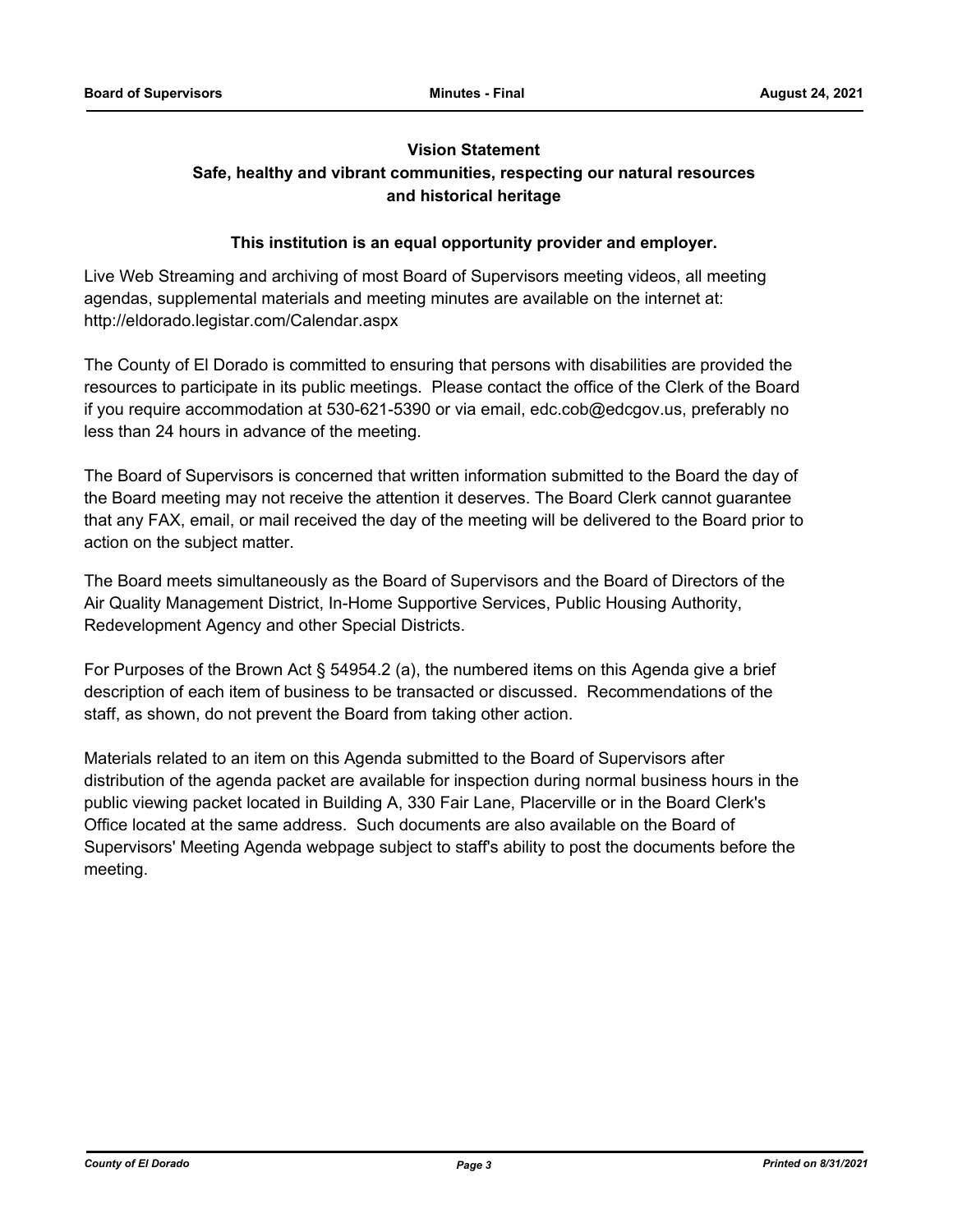#### **PROTOCOLS FOR PUBLIC COMMENT**

Public comment will be received at designated periods as called by the Board Chair.

Public comment on items scheduled for Closed Session will be received before the Board recesses to Closed Session.

Except with the consent of the Board, individuals shall be allowed to speak to an item only once.

On December 5, 2017, the Board adopted the following protocol relative to public comment periods. The Board adopted minor revisions to the protocol on March 16, 2021, incorporated herein:

Time for public input will be provided at every Board of Supervisors meeting. Individuals will have three minutes to address the Board. During noticed public hearings, individuals authorized by organizations to speak to organizational positions may request additional time, up to five minutes.

Public comment on certain agenda items designated and approved by the Board may be treated differently within specific time limits per speaker or a limit on the total amount of time designated for public comment. It is the intent of the Board that quasi-jurisdictional matters have additional flexibility depending on the nature of the issue. It is the practice of the Board to allocate 20 minutes for public comment during Open Forum and for each agenda item to be discussed.

Individual Board members may ask clarifying questions but will not engage in substantive dialogue with persons providing input to the Board.

If a person providing input to the Board creates a disruption by refusing to follow Board guidelines, the Chair of the Board may take the following actions:

Step 1. Request the person adhere to Board guidelines. If the person refuses, the Chair may turn off the speaker's microphone.

Step 2. If the disruption continues, the Chair may order a recess of the Board meeting.

Step 3. If the disruption continues, the Chair may order the removal of the person from the Board meeting.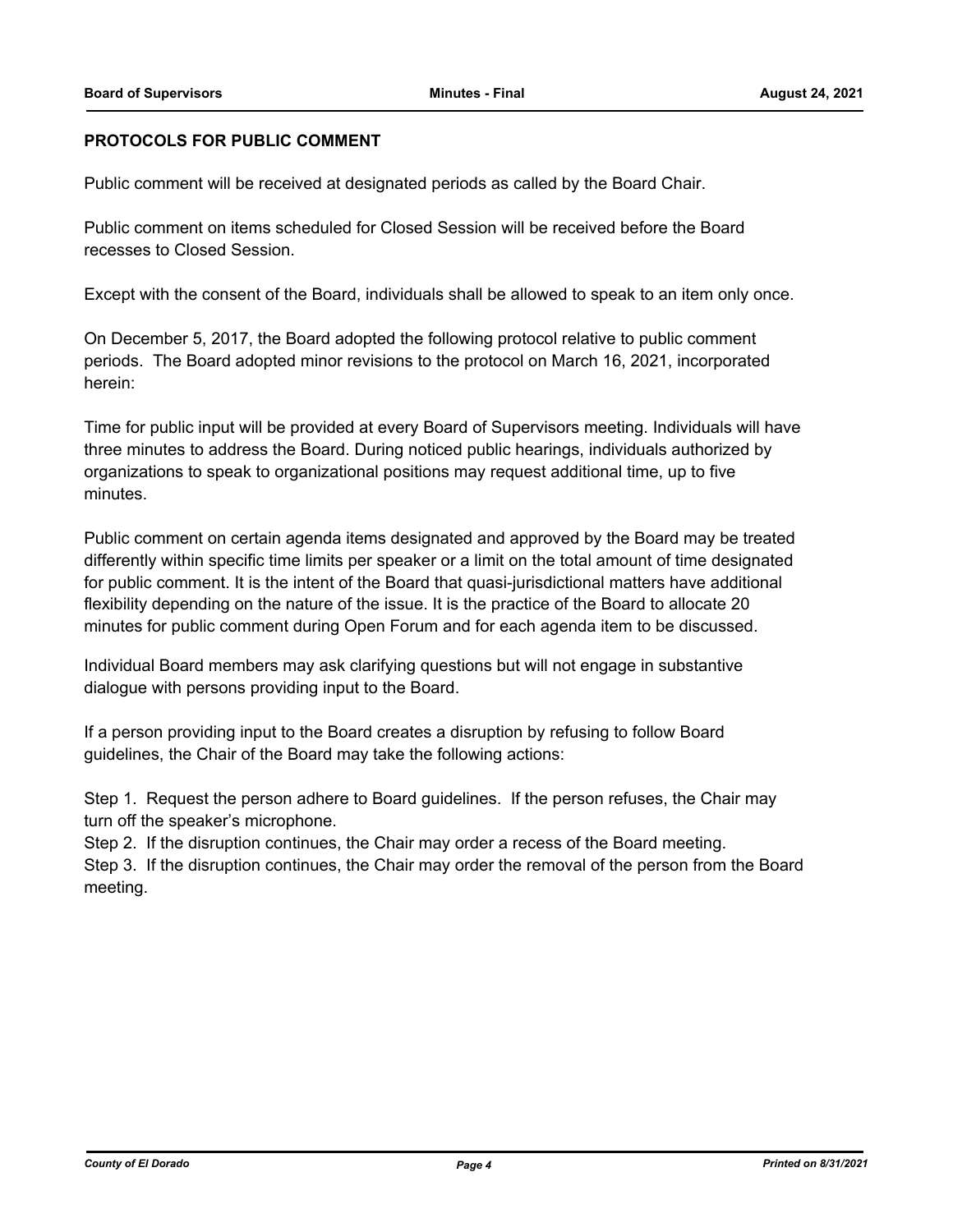#### **9:00 A.M. - CALLED TO ORDER**

Present: 5- Supervisor Novasel, Supervisor Hidahl, Supervisor Parlin, Supervisor Thomas and Supervisor Turnboo

#### **INVOCATION AND PLEDGE OF ALLEGIANCE TO THE FLAG**

**Pastor Drew Buell of the Cool Community Church gave the Invocation.**

**Supervisor Turnboo led the Pledge of Allegiance to the Flag.**

#### **ADOPTION OF THE AGENDA AND APPROVAL OF CONSENT CALENDAR**

*Public Comment: K. Payne, J. Gainsbourgh, M. Lane*

**A motion was made by Supervisor Novasel, seconded by Supervisor Parlin to Adopt the Agenda and Approve the Consent Calendar with the following changes: Supervisor Thomas commented on item 3 that this item is exciting and unique for the community. Pull item 6 for discussion.**

**Yes:** 5 - Novasel, Hidahl, Parlin, Thomas and Turnboo

The Board may make any necessary additions, deletions or corrections to the agenda including moving items to or from the Consent Calendar and adopt the agenda and the Consent Calendar with one single vote. A Board member may request an item be removed from the Consent Calendar for discussion and separate Board action. At the appropriate time as called by the Board Chair, members of the public may make a comment on matters on the Consent Calendar prior to Board action.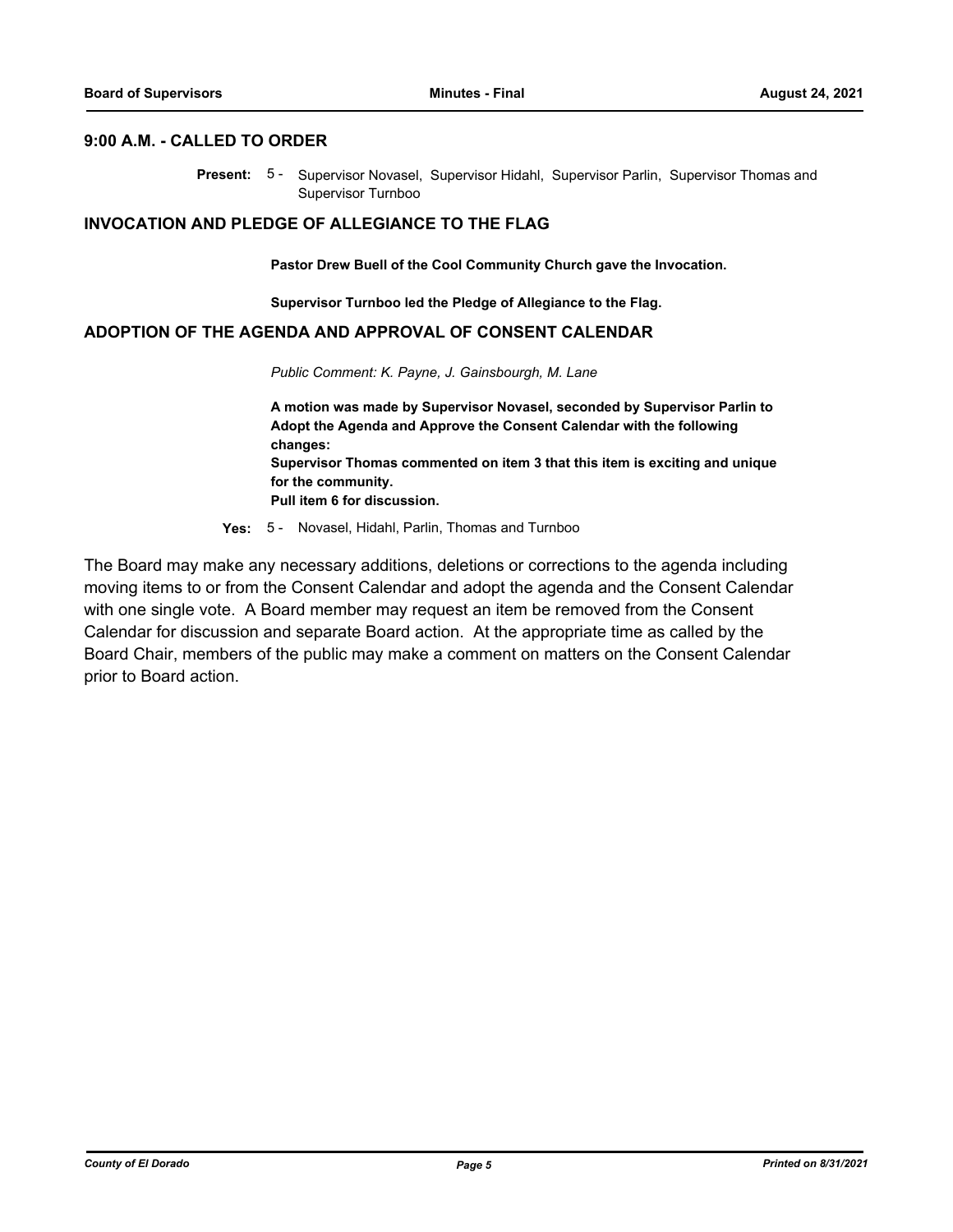#### **CONSENT CALENDAR**

**1.** [21-1361](http://eldorado.legistar.com/gateway.aspx?m=l&id=/matter.aspx?key=30256) Clerk of the Board recommending the Board Approve the Minutes from the regular meeting on August 10, 2021.

**This matter was Approved on the Consent Calendar.**

#### **GENERAL GOVERNMENT - CONSENT ITEMS**

**2.** [21-1197](http://eldorado.legistar.com/gateway.aspx?m=l&id=/matter.aspx?key=30092) Chief Administrative Office, Emergency Medical Services and Emergency Preparedness and Response Division, recommending the Board consider the following:

> 1) Make a finding that the work requires specialty skills and qualifications not expressly identified in County classification are involved in the performance of the work per Ordinance 5116, Title 3, Chapter 3.13, Section 3.13.030; and

> 2) Approve and authorize the Chair to execute agreement 5873 with California Tahoe Emergency Services Operations Authority for advanced life support ambulance operations services within County Service Area 3 (CSA 3) for the period beginning September 1, 2021 through August 31, 2031, with an option to exercise a five (5) year extension.

**FUNDING:** CSA 3 - Ambulance service fees and benefit assessment revenue.

**This matter was Approved on the Consent Calendar.**

**3.** [21-1228](http://eldorado.legistar.com/gateway.aspx?m=l&id=/matter.aspx?key=30123) Chief Administrative Office, Parks Division, recommending the Board consider the following pertaining to the Old Depot Bike Park: 1) Approve and adopt the Plans and Contract Documents and authorize the Chair to sign the Plans; and 2) Authorize advertisement for construction bids.

> **FUNDING:** California State Parks Statewide Parks Program Grant (Prop 68).

**This matter was Approved on the Consent Calendar.**

**4.** [21-1337](http://eldorado.legistar.com/gateway.aspx?m=l&id=/matter.aspx?key=30232) Chief Administrative Office recommending the Board approve a step increase from Step 2 to Step 3 for Kimberly Dawson, Clerk of the Board of Supervisors, increasing her salary from \$7,846.80 to \$8,238.53 per month, effective August 28, 2021.

**FUNDING:** General Fund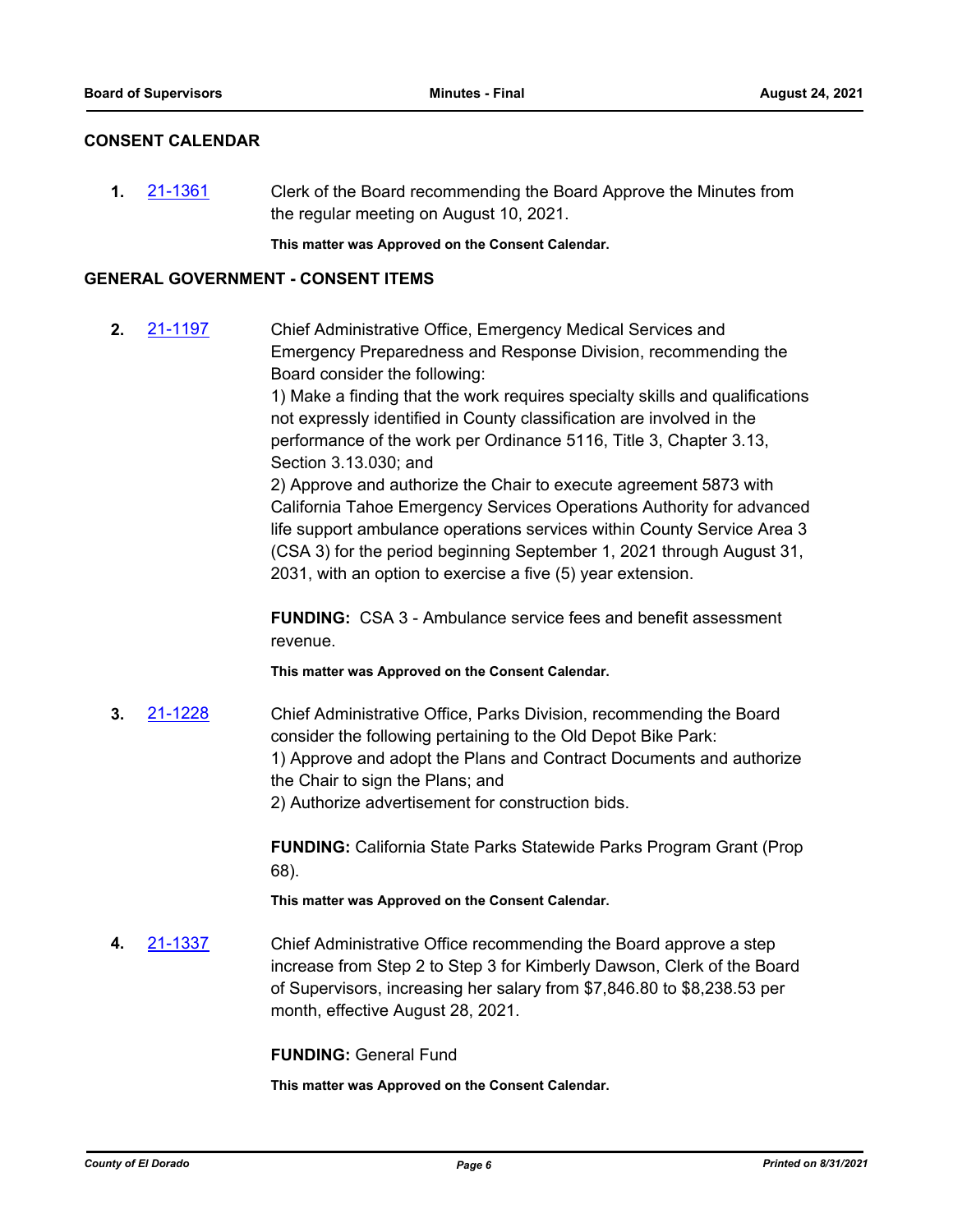**5.** [21-1341](http://eldorado.legistar.com/gateway.aspx?m=l&id=/matter.aspx?key=30236) Clerk of the Board, based upon the recommendation of the El Dorado County Early Care and Education Planning Council, recommending the Board change the designation of Leslie Amato from Provider Representative to Community Representative - Joint Appointment.

#### **FUNDING:** N/A

**This matter was Approved on the Consent Calendar.**

**6.** [21-1363](http://eldorado.legistar.com/gateway.aspx?m=l&id=/matter.aspx?key=30258) Clerk of the Board in collaboration with the Chief Administrative Office recommending the Board approve the revisions to the Board Protocols in the El Dorado County Board of Supervisors Governance Handbook as directed at the July 16, 2021, Good Governance Workshop.

#### **FUNDING:** N/A

*Public Comment: K. Payne, S. Taylor, M. Lane*

**A motion was made by Supervisor Parlin, seconded by Supervisor Thomas to Approve this matter with several minor changes discussed by the Board.**

- **Yes:** 5 Novasel, Hidahl, Parlin, Thomas and Turnboo
- **7.** [21-1325](http://eldorado.legistar.com/gateway.aspx?m=l&id=/matter.aspx?key=30220) Human Resources Department recommending the Board approve and adopt the revised Chief Administrative Office department-specific class specification of Emergency Medical Services Specialist.

#### **FUNDING:** N/A

**This matter was Approved on the Consent Calendar.**

**8.** [21-1260](http://eldorado.legistar.com/gateway.aspx?m=l&id=/matter.aspx?key=30155) Human Resources Department recommending the Board: 1) Adopt and authorize the Chair to sign Resolution **103-2021 115-2021**  to approve, due to an upward reclassification, the deletion of 1.0 FTE Sr. Administrative Analyst allocation and addition of 1.0 FTE Administrative Analyst Supervisor allocation in the Health and Human Services Agency; and

> 2) Waive the requirement for filling the Administrative Analyst Supervisor position through a competitive examination process, allowing the current incumbent to be appointed to the position as provided for in Section 507.1.2 of the Personnel Rules.

**FUNDING:** Funded through Health and Human Services Agency Programs via the Indirect Cost Rate.

**This matter was Approved and Resolution 115-2021 was Adopted upon Approval of the Consent Calendar.**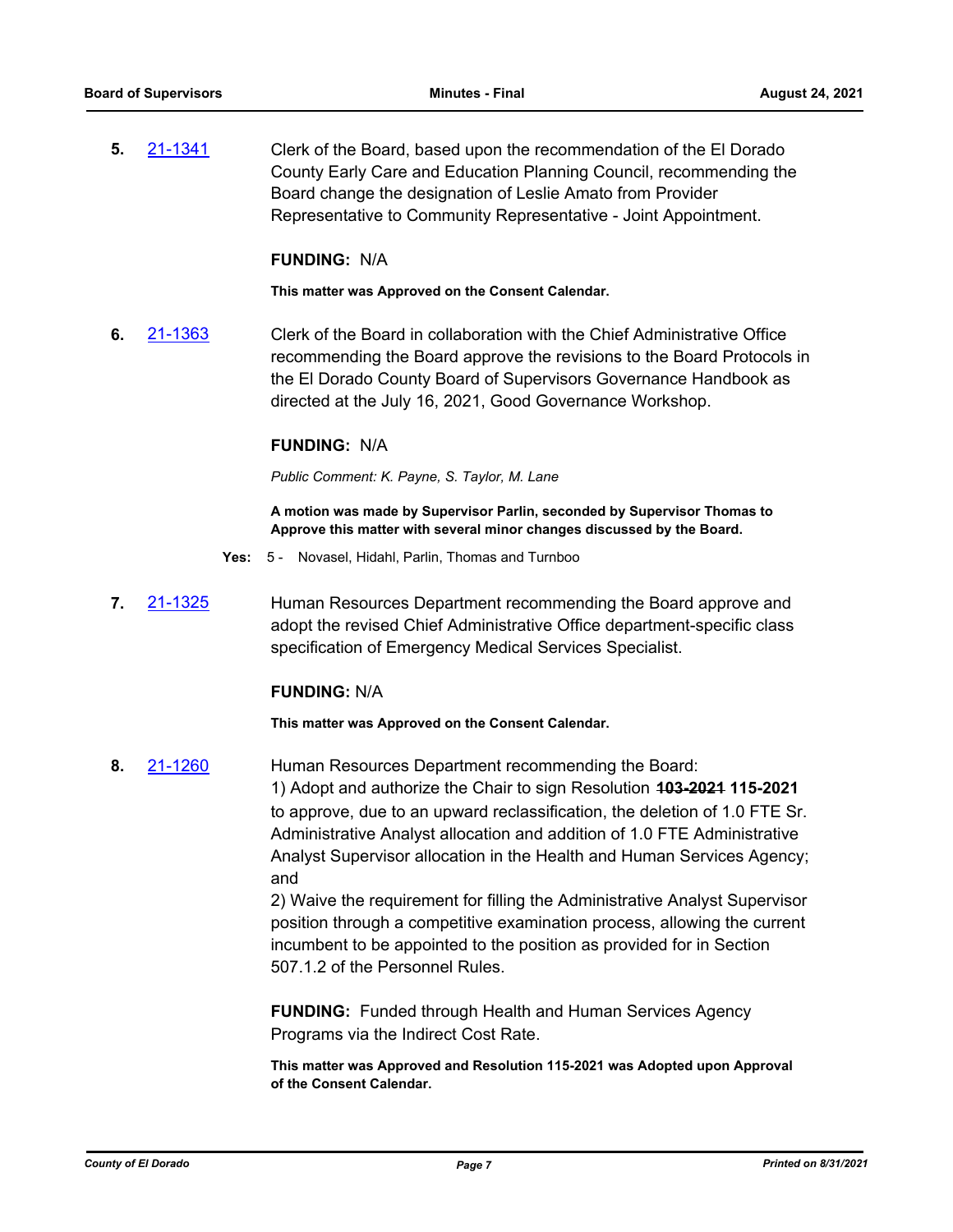**9.** [21-1251](http://eldorado.legistar.com/gateway.aspx?m=l&id=/matter.aspx?key=30146) Information Technologies recommending the Board: 1) Approve Amendment II to Contract 3301 with Insight Public Sector for Microsoft Enterprise licenses and support, extending the service period from September 1, 2021 to August 31, 2024, and increasing compensation by \$2,100,000; 2) Approve the continued use piggyback agreement PSA-0001526 through the County of Riverside with Insight Public Sector; and 3) Execute Amendment II to Contract 3301.

#### **FUNDING:** General Fund.

**This matter was Approved on the Consent Calendar.**

**10.** [21-1022](http://eldorado.legistar.com/gateway.aspx?m=l&id=/matter.aspx?key=29916) Treasurer-Tax Collector recommending the Board approve the El Dorado County 2021 Investment Policy with modifications, revisions and additions to the "Investments" section.

#### **FUNDING:** N/A

**This matter was Approved on the Consent Calendar.**

**11.** [21-1074](http://eldorado.legistar.com/gateway.aspx?m=l&id=/matter.aspx?key=29968) Supervisor Thomas, member of the Abandoned Vehicle Abatement Service Joint Powers Authority, recommending the Board adopt and authorize the Chair to sign Resolution **103-2021** extending the sunset date to maintain the Abandoned Vehicle Abatement fee with the California Department of Motor Vehicles, which provides for the statutorily authorized one-dollar (\$1.00) vehicle registration fee. (4/5 vote required)

**Resolution 103-2021 was Adopted upon Approval of the Consent Calendar.**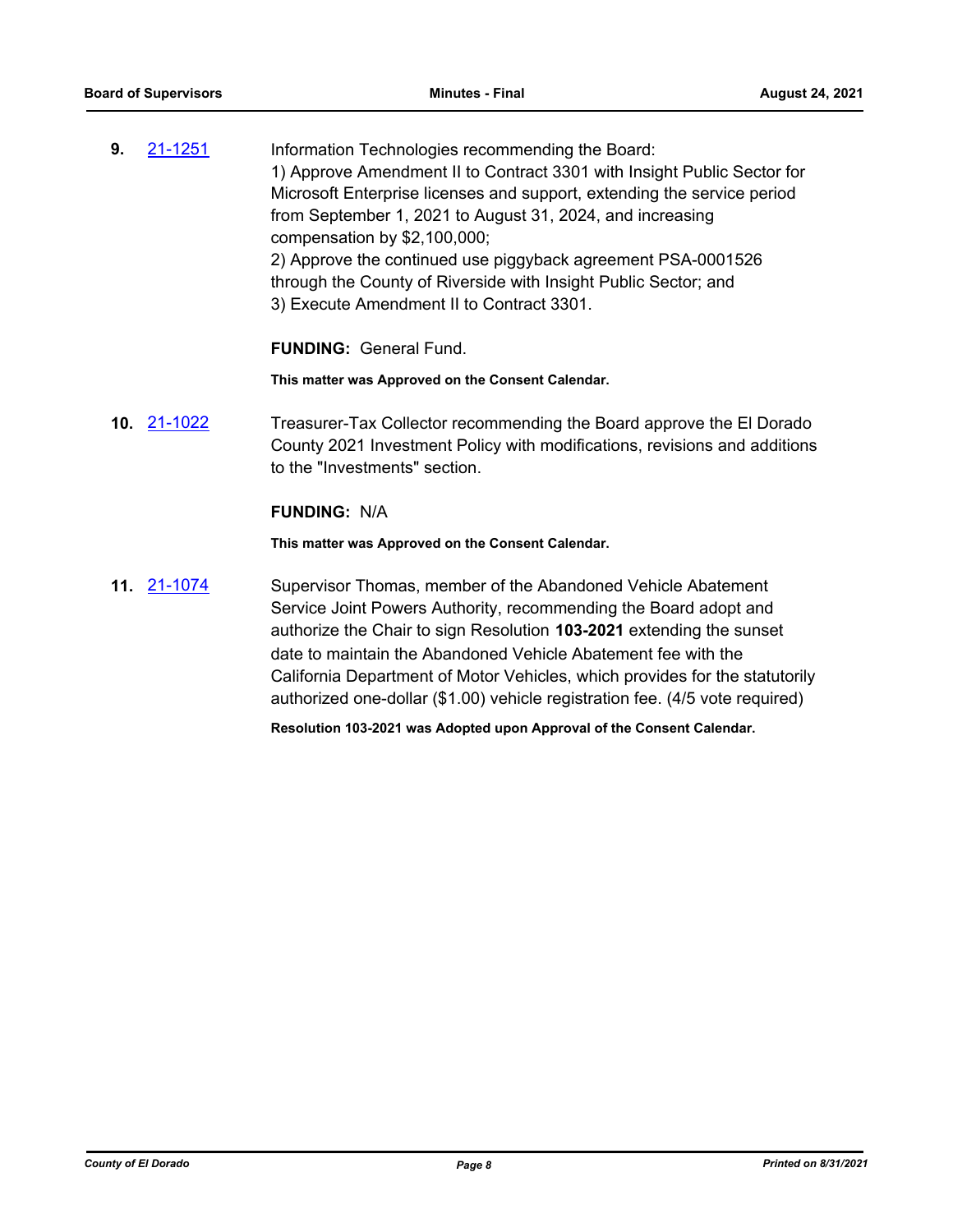#### **HEALTH AND HUMAN SERVICES - CONSENT ITEMS**

**12.** [21-1179](http://eldorado.legistar.com/gateway.aspx?m=l&id=/matter.aspx?key=30074) Health and Human Services Agency (HHSA) recommending the Board: 1) Make findings in accordance with County Ordinance 3.13.030 (E) that the work to be performed under Agreement 5860 with the California Mental Health Services Authority (CalMHSA) is in the public's best interest and another governmental entity or agency is involved in the performance of the work;

2) Approve and authorize the Chair to sign Agreement 5860 with CalMHSA to participate in the Statewide Prevention and Early Intervention Program for a maximum obligation of \$58,252.80, with a retroactive term of July 1, 2021 through June 30, 2022; and 3) Authorize the HHSA Director, or designee, to execute further documents relating to Agreement 5860, contingent upon County Counsel and Risk Management concurrence, including amendments which do not increase the maximum dollar amount or term of the Agreement.

**FUNDING:** 100% Mental Health Services Act specifically the Prevention and Early Intervention Program.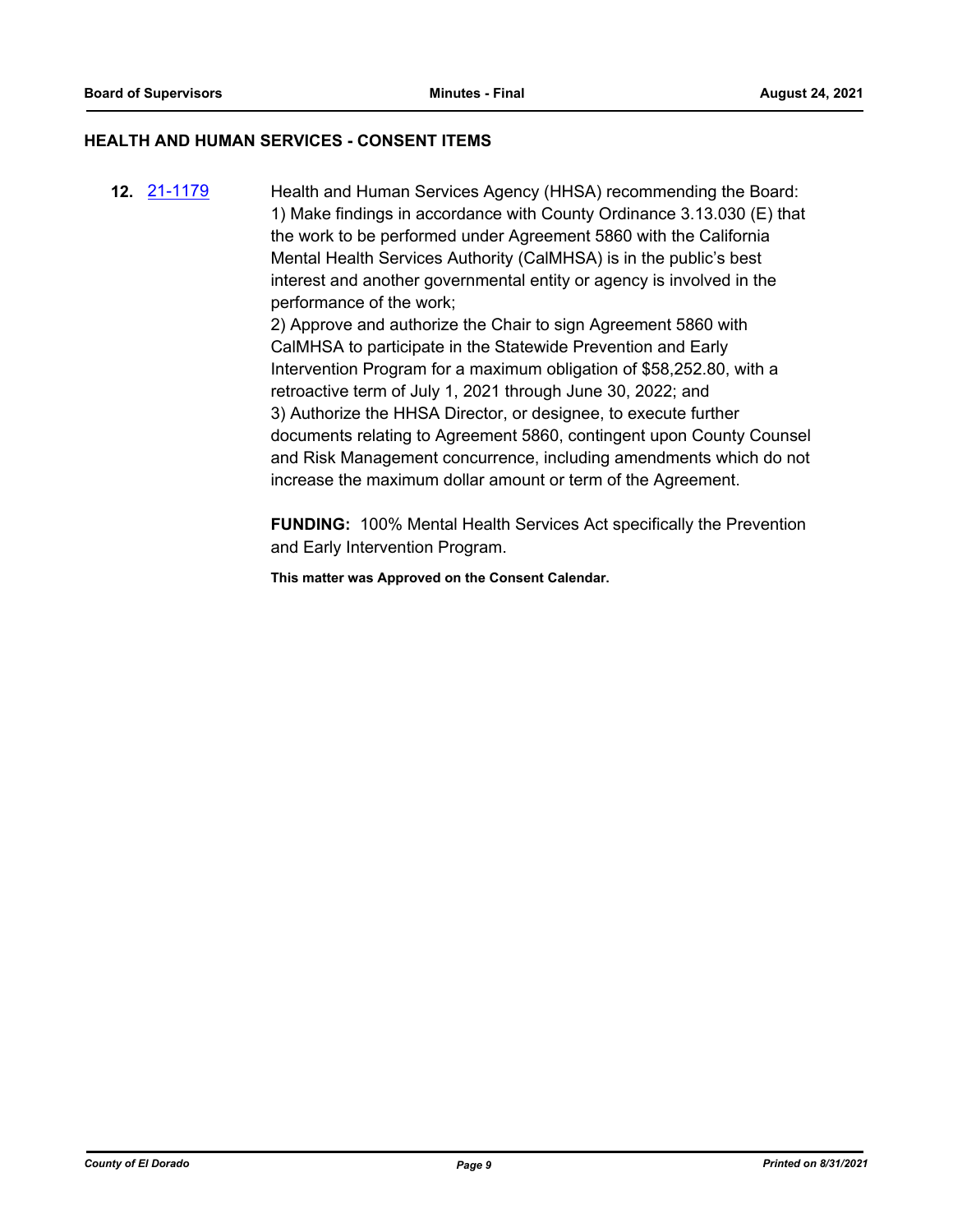**13.** [21-1185](http://eldorado.legistar.com/gateway.aspx?m=l&id=/matter.aspx?key=30080) Health and Human Services Agency (HHSA) recommending the Board: 1) Authorize the submission of a grant application to the California Governor's Office of Emergency Services for the County Victim Services Program for Fiscal Years 2021-22 and 2022-23, for an estimated grant funding amount of \$159,395;

> 2) Approve and authorize the Chair and the HHSA Director to sign the Certification of Assurance of Compliance, and approve and authorize the Director of HHSA to also sign the Grant Subaward Face Sheet, as required by the grant;

3) Delegate authority to the HHSA Director to accept a funding award, if awarded, with all match being met by the subcontractor, contingent upon County Counsel and Risk Management approval, and authorize the HHSA Director, or designee, to execute and administer any subsequent administrative documents relating to said award, including required fiscal and programmatic reports; and

4) If awarded, authorize the HHSA Director to negotiate and enter into a subaward agreement, including any amendments thereto, for the County Victim Services Program funding with CASA of El Dorado.

**FUNDING:** Total estimated allocation of \$159,395 in Victims of Crime Act federal funds; with a total required match in the amount of \$25,720, which will be provided by CASA of El Dorado through in-kind volunteer hours.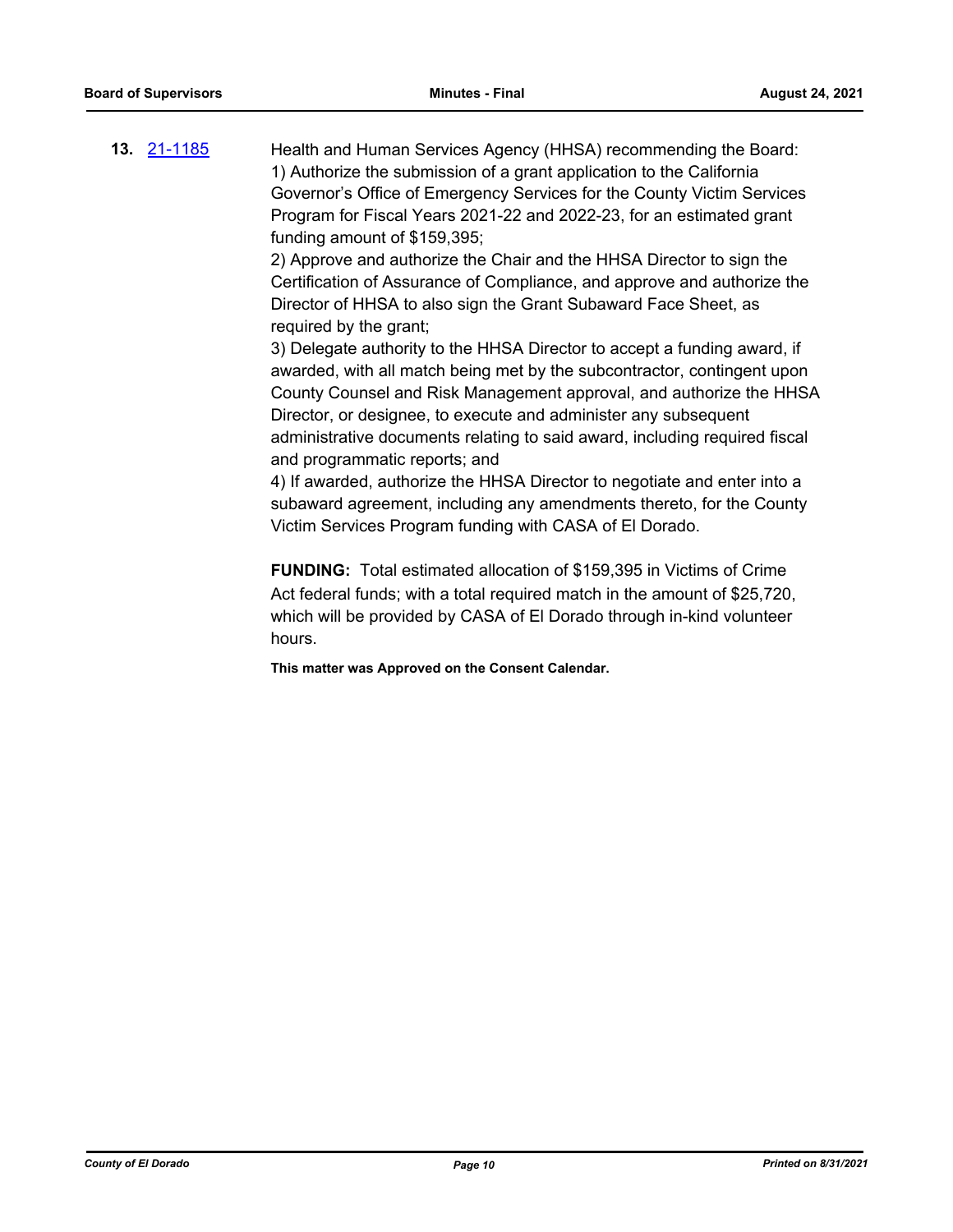**14.** [21-1189](http://eldorado.legistar.com/gateway.aspx?m=l&id=/matter.aspx?key=30084) Health and Human Services Agency (HHSA) recommending the Board: 1) Make findings in accordance with County Ordinance 3.13.030 (b) that it is appropriate to contract with Bell Data Systems, Inc. for the provision of Homeless Management Information Systems software and related services provided under Agreement 5585, as there are specialty skills, qualifications, and equipment not expressly identified in County classifications involved in the performance of the work; 2) Approve and authorize the Chair to sign Perpetual Agreement for Services 5585 with Bell Data Systems, Inc., in the amount of \$13,000, effective for a one-year term beginning November 1, 2021 and automatically renewing thereafter for one year periods with a potential five percent (5%) annual increase until terminated by one of the parties; and 3) Authorize the HHSA Director or their designee to execute further documents relating to Agreement for Services 5585, contingent upon County Counsel and Risk Management concurrence, including amendments which do not increase the maximum dollar amount or the term of the Agreement.

**FUNDING:** 100% U.S. Housing and Urban Development Grant.

**This matter was Approved on the Consent Calendar.**

**15.** [21-1204](http://eldorado.legistar.com/gateway.aspx?m=l&id=/matter.aspx?key=30099) Health and Human Services Agency (HHSA) recommending the Board: 1) Make findings in accordance with County Ordinance 3.13.030 that it is appropriate to contract with Pro-Line Cleaning Services, Inc. for the provision of janitorial services, for the Health and Human Services Agency facilities located at 3047 Briw Road and 3057 Briw Road Placerville, California, under Agreement 5780 because (A) the provision of these services are more economically and feasibly performed by outside independent Contractors at these facilities;

> 2) Approve and authorize the Chair to sign Agreement for Services 5780 with Pro-Line Cleaning Services, Inc., in the amount of \$275,844, for the term of three (3) years from September 1, 2021 through August 31, 2024; and

> 3) Authorize the Director of HHSA, or designee, to execute further documents relating to Agreement 5780, contingent upon approval by County Counsel and Risk Management, including amendments which do not increase the maximum dollar amount or term of the Agreement.

> **FUNDING:** 21% Reimbursed by the Indirect Cost Rate through HHSA Programs, 20% Federal, 10% State, 11% Realignment, and 38% General Fund.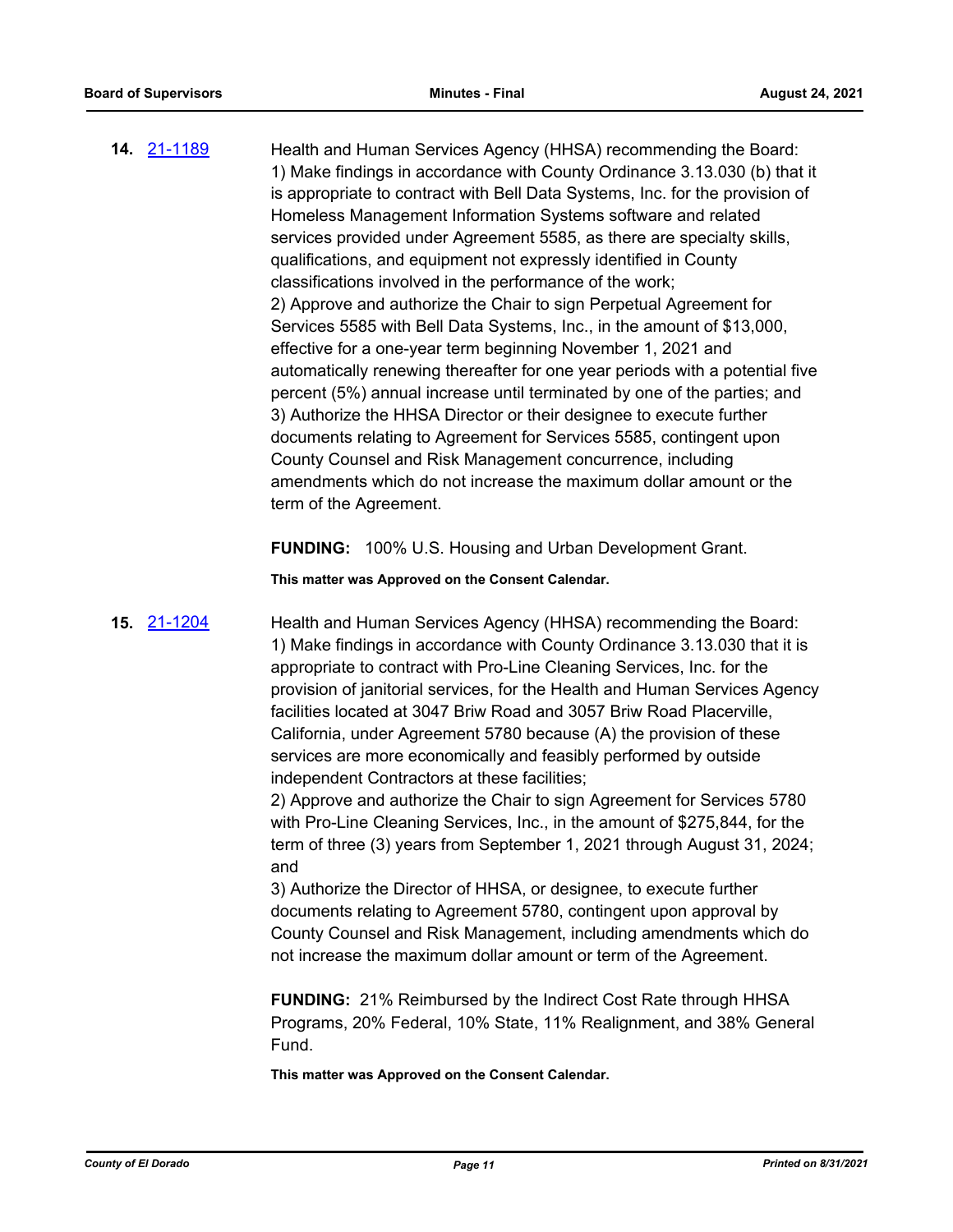**16.** [21-1226](http://eldorado.legistar.com/gateway.aspx?m=l&id=/matter.aspx?key=30121) Health and Human Services Agency (HHSA) recommending the Board: 1) Ratify the execution of Agreement 3245 with CharityLogic, Inc., for the provision of the County's 2-1-1 Information and Referral iCarol Subscription, with an initial term of three (3) years, September 6, 2018 through September 5, 2021, in the amount of \$41,470, which automatically renews for successive one (1) year periods at the end of the initial three (3) year term, subject to CharityLogic's then-current price structure;

2) Authorize the Health and Human Services Agency to pay CharityLogic, Inc., under the existing terms of Perpetual Agreement 3245, in the annual amount of \$13,578.24 for a one year-period beginning September 6, 2021; and

3) Authorize the HHSA Director or their designee to execute further documents relating to Agreement 3245, contingent upon County Counsel and Risk Management concurrence, including amendments which do not increase the maximum dollar amount.

#### **FUNDING:** General Fund.

**This matter was Approved on the Consent Calendar.**

**17.** [21-1254](http://eldorado.legistar.com/gateway.aspx?m=l&id=/matter.aspx?key=30149) Health and Human Services Agency (HHSA) recommending the Board: 1) Award Request for Qualifications 21-952-038, to the response identified as most appropriate by the evaluation panel, Volunteers of America-Northern California/Northern Nevada (VOA-NCNN), to provide operations and case management services at a homeless interim housing site, contingent on the County's purchase of an as yet-to-be determined interim housing site; and

> 2) Authorize HHSA to negotiate a three (3) year Agreement for Services, that will be brought back to the Board for approval, with VOA-NCNN in an estimated annual amount of \$326,112.45, for fiscal years 2021-22, 2022-23, and 2023-24.

**FUNDING:** 100% State and Federal Homeless Grants.

**This matter was Approved on the Consent Calendar.**

**18.** [21-1265](http://eldorado.legistar.com/gateway.aspx?m=l&id=/matter.aspx?key=30160) Health and Human Services Agency recommending the Board adopt and authorize the Chair to sign a Proclamation recognizing August 2021 as "Breastfeeding Awareness Month" in the County of El Dorado.

#### **FUNDING:** N/A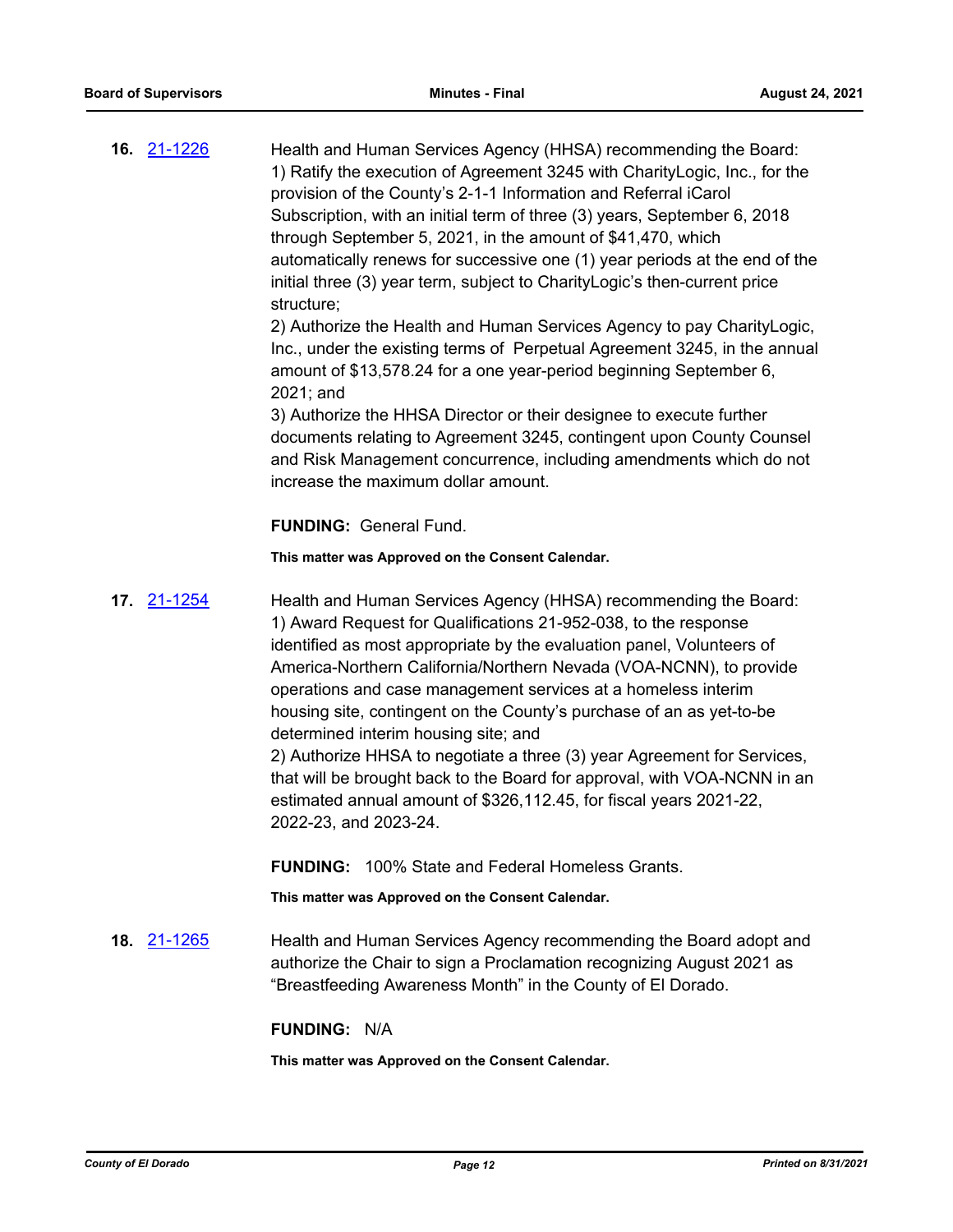**19.** [21-1278](http://eldorado.legistar.com/gateway.aspx?m=l&id=/matter.aspx?key=30173) Health and Human Services Agency (HHSA) recommending the Board: 1) Approve and authorize the Chair to sign non-financial Business Associate Agreement (BAA) 5879 with Zoom to ensure that the video communication services they provide to HHSA's clients are HIPAA compliant, for a term to begin upon final execution and continue until terminated; 2) Authorize the HHSA Director, or designee, to execute further

documents including amendments, contingent upon County Counsel and Risk Management concurrence, relating to BAA 5879; and 3) Authorize and direct the Chief Administrative Office Procurement and Contracts Division to accept Zoom's Deputy General Counsel, Commercial, DocuSign signature as binding on BAA 5879.

#### **FUNDING:** N/A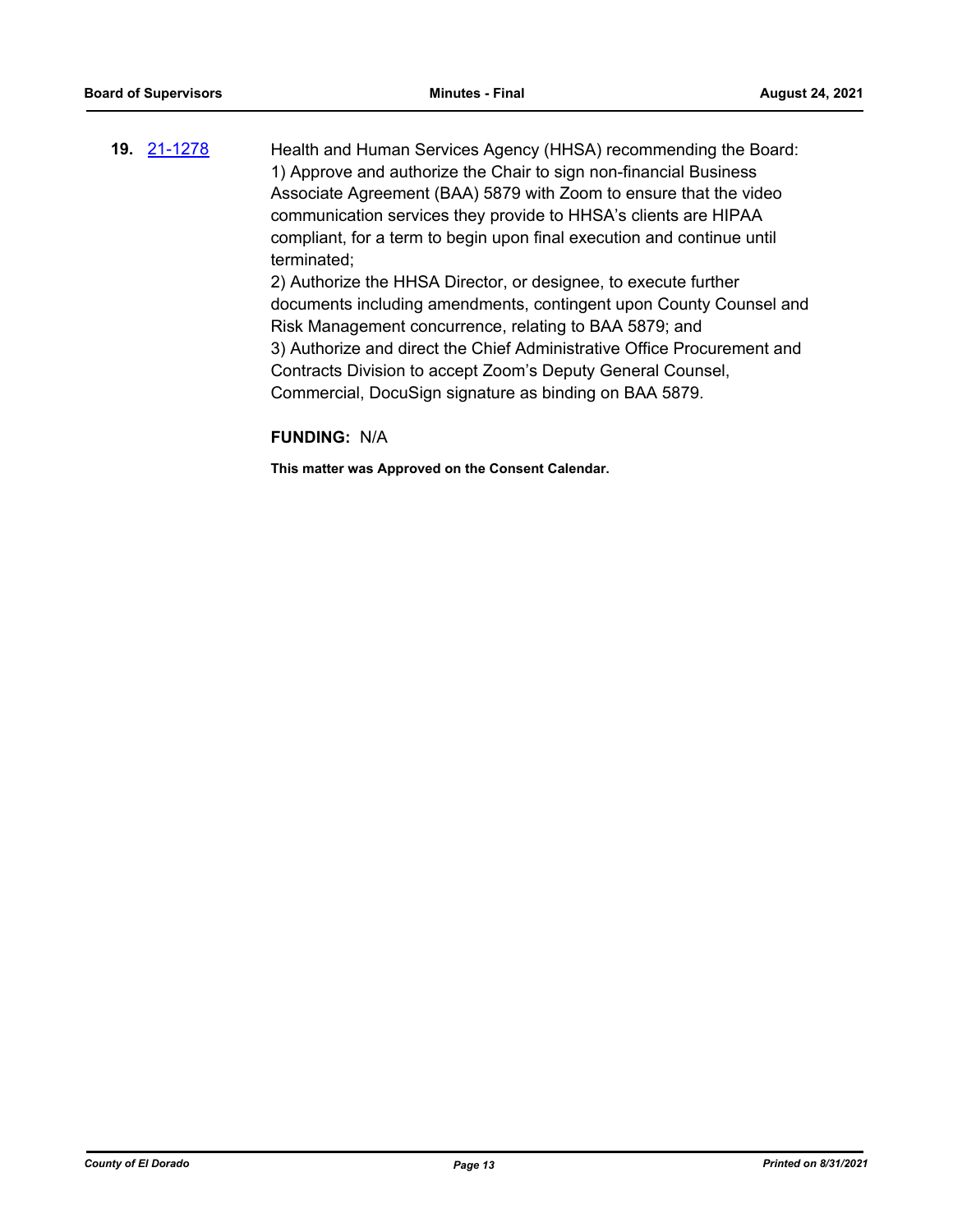#### **LAND USE AND DEVELOPMENT - CONSENT ITEMS**

**20.** [21-1291](http://eldorado.legistar.com/gateway.aspx?m=l&id=/matter.aspx?key=30186) Planning and Building, Cemeteries Division, County Cemetery Director recommending the Board make the following appointment to the Cemetery Advisory Committee: Appoint Nichole Jordan, Archaeologist Representative (Vacant), Term Expiration 08/24/2023.

#### **FUNDING:** N/A

**This matter was Approved on the Consent Calendar.**

#### **END CONSENT CALENDAR**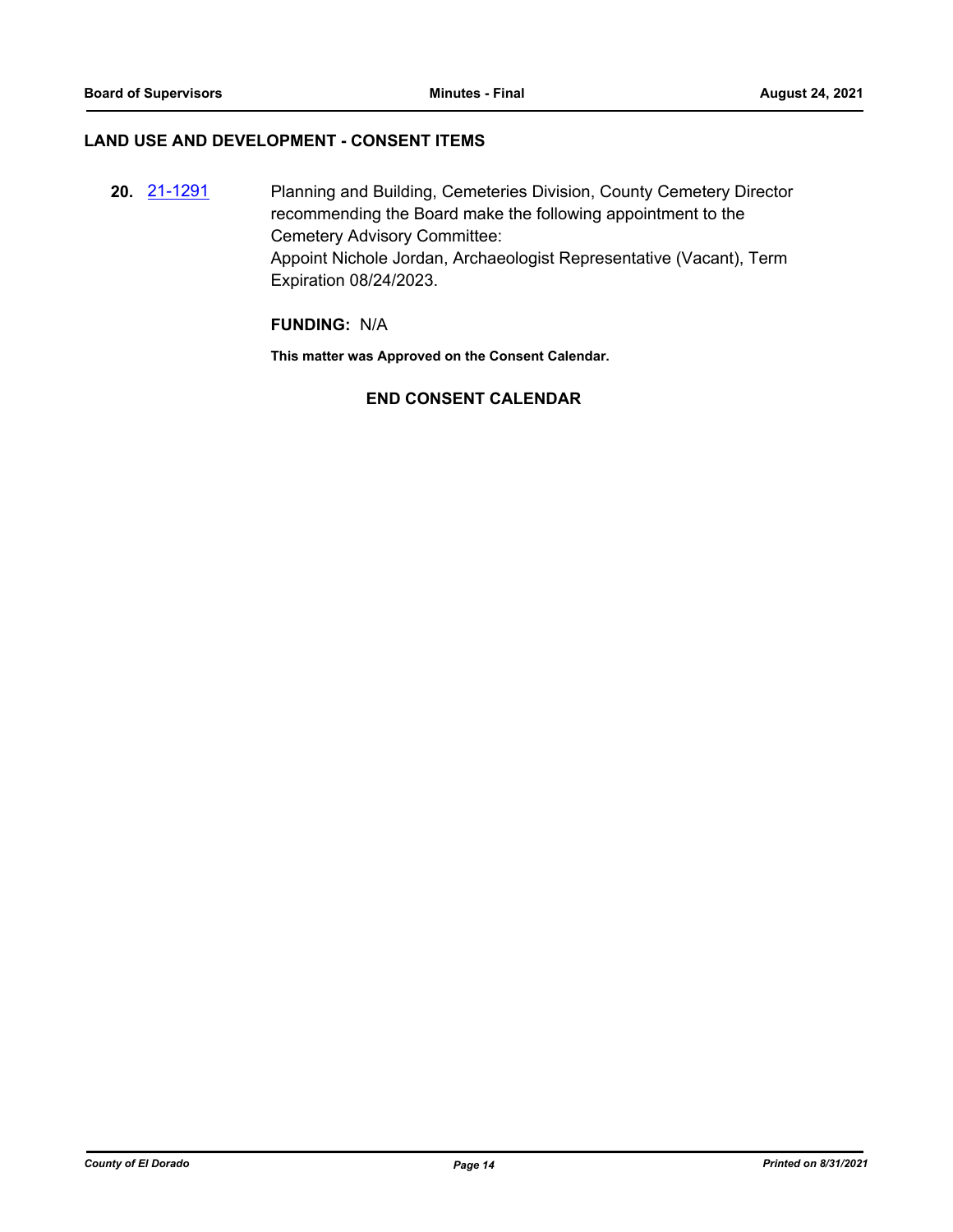#### **DEPARTMENT MATTERS (Items in this category may be called at any time)**

#### **9:30 A.M. TIME ALLOCATION (Items will not be heard prior to time stated)**

**21.** [21-1319](http://eldorado.legistar.com/gateway.aspx?m=l&id=/matter.aspx?key=30214) Broadband Ad Hoc Committee, in coordination with the Chief Administrative Office and Planning and Building, Economic Development Division, recommending the Board:

> 1) Receive and file a presentation and report from NEO Connect focusing on Broadband planning efforts and a breakdown of Broadband grant funding sources which include with American Rescue Plan Act funds, the Infrastructure Bill and/or State funds and what the associated costs would be; and

2) Consider allocating \$10 million of American Rescue Plan Act funds either at this time or in the future for Broadband projects, and direct staff to continue to pursue other funding opportunities.

**FUNDING:** American Rescue Plan Act, Transient Occupancy Tax.

*Public Comment: K. Payne, L. Brent-Bumb, P. Penn, D. Manning, K. Lishman*

**A motion was made by Supervisor Parlin, seconded by Supervisor Novasel to: 1) Receive and file the presentation and report from NEO Connect;** 

**2) Direct the Chief Administrative Officer to continue conversations with the City of South Lake Tahoe (City) to pursue the City's portion of the matching funds or more funding for South Lake Tahoe Fiber;**

**3) Pursue 2b "In the Summary of Recommendations" (Attachment B - Slide 14) and use Transient Occupancy Tax (TOT) for El Dorado County's (County) match of \$1,680,000;** 

**4) Include funding in the amount of \$5,000-\$10,000 out of TOT for a speed test campaign to refute federal and state maps showing the areas that are served; and**

**5) Include funding from TOT for the environmental and cultural work for the South Lake Tahoe Broadband project. The estimated cost is \$50,000. A contract will be brought back to the Board for approval of the final cost.**

**Yes:** 5 - Novasel, Hidahl, Parlin, Thomas and Turnboo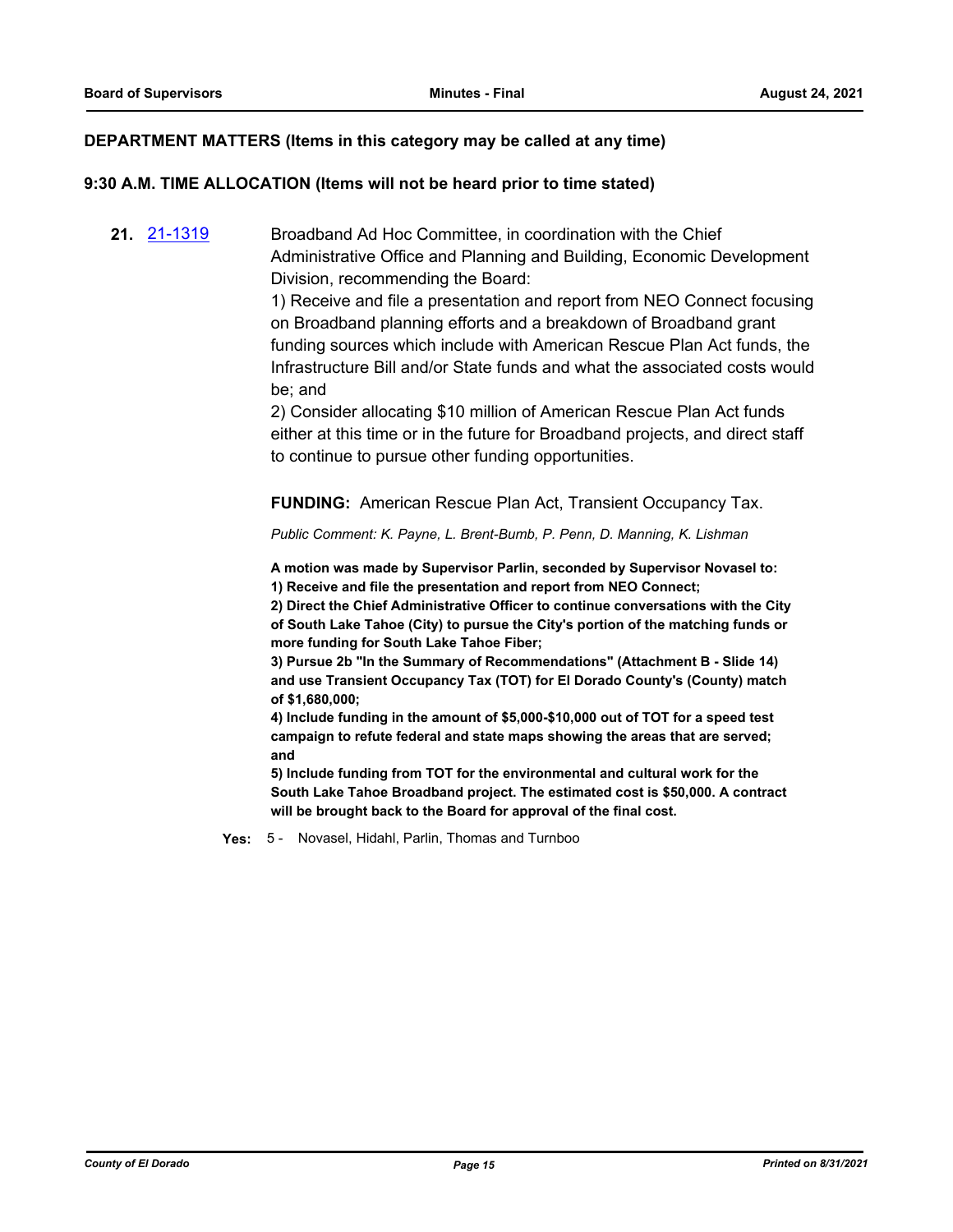#### **11:00 A.M. TIME ALLOCATION (Items will not be heard prior to time stated)**

**22.** [21-1262](http://eldorado.legistar.com/gateway.aspx?m=l&id=/matter.aspx?key=30157) Planning and Building Department recommending the Board: 1) Approve the **Introduction** (First Reading) of Ordinance **5146**  amending Title 5 - County Business Taxes, Licenses and Regulations of the El Dorado County Ordinance Code, Chapter 5.56 - Vacation Home Rentals, adding Section 5.56.056 - Vacation Home Rental Clustering; and 2) Waive the full reading of the Ordinance, read by title only and continue this matter to August 31, 2021, for **Final Passage** (Second Reading).

#### **FUNDING:** N/A

*Public Comment: K. Payne, J. McGinnis, J. Gainsbourgh, Sergie, Michael, R. Karklin, D. Coating, T. Dodson, Nataliya, A. Litvin, Clara S, CF, J. McDougall, A. Thongsavat, Tony, A. Nolan, K. Lishman, C. Kennedy, jsl94*

**A motion was made by Supervisor Novasel, seconded by Supervisor Parlin to Approve this matter and to:**

**1) Continue this matter to August 31, 2021 for Final Passage (Second Reading) of Ordinance 5146;**

**2) Direct staff to return to the Board with suggestions and/or solutions about how to handle the owner's who have had issues with the changes with the Vacation Home Rental permitting process and wait list when it moved from the Treasurer-Tax Collector's Office to the Planning Department;**

**3) Direct staff to return to the Board to discuss issues pertaining to the appeal hearing process to include clustering and the wait list; and**

**4) Direct staff to return to the Board within 24 months to review data pertaining to clustering and other issues surrounding the Vacation Home Rental Ordinance.**

**Yes:** 5 - Novasel, Hidahl, Parlin, Thomas and Turnboo

#### **1:00 P.M. - TIME ALLOCATION (Items will not be heard prior to the time stated)**

#### **OPEN FORUM**

*Public Comment: J. Goldman, J. Gainsbourgh, J. McGinnis, M. Lane, S. Ingsworth, D. Upendahl, T. Kaze, M. Papas, M. Rodriguez, K. Greenwood, K. Lishman*

[21-1424](http://eldorado.legistar.com/gateway.aspx?m=l&id=/matter.aspx?key=30319) OPEN FORUM (See Attachment)

Open Forum is an opportunity for members of the public to address the Board of Supervisors on subject matter that is not on their meeting agenda and within their jurisdiction. Public comments during Open Forum are limited to three minutes per person. The total amount of time reserved for Open Forum is 20 Minutes.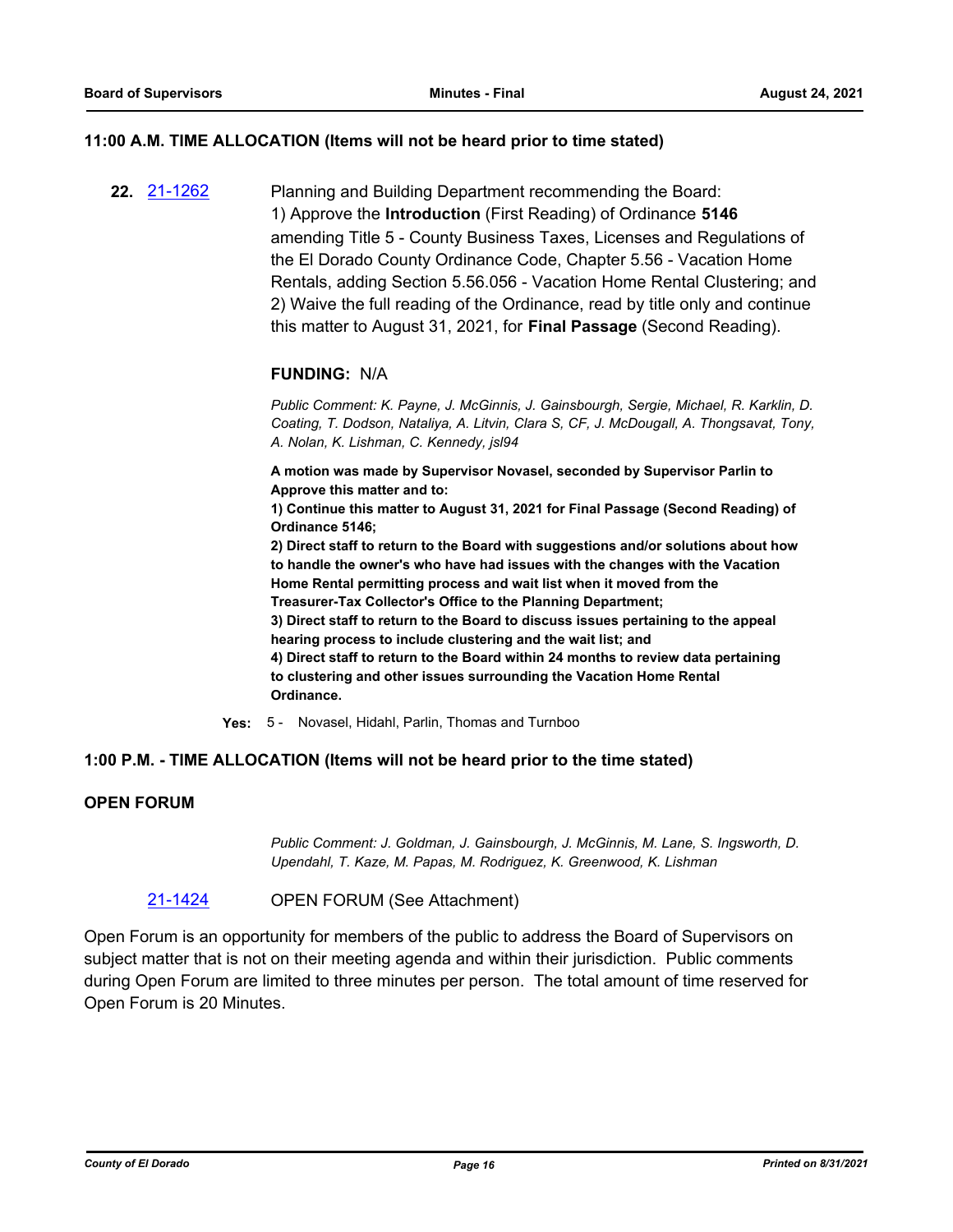#### **2:00 P.M. TIME ALLOCATION (Items will not be heard prior to the time stated)**

**23.** [21-1306](http://eldorado.legistar.com/gateway.aspx?m=l&id=/matter.aspx?key=30201) **HEARING** - Auditor-Controller recommending the Board authorize the disbursement of the excess proceeds from the sale of tax-defaulted property as provided in Attachment B and authorize the Auditor to notify all valid claimants of the Board's action(s).

#### **FUNDING:** N/A

**Supervisor Hidahl opened the public hearing and upon hearing input from the public and staff closed the public hearing.**

**A motion was made by Supervisor Turnboo, seconded by Supervisor Parlin to Approve this matter.**

**Yes:** 5 - Novasel, Hidahl, Parlin, Thomas and Turnboo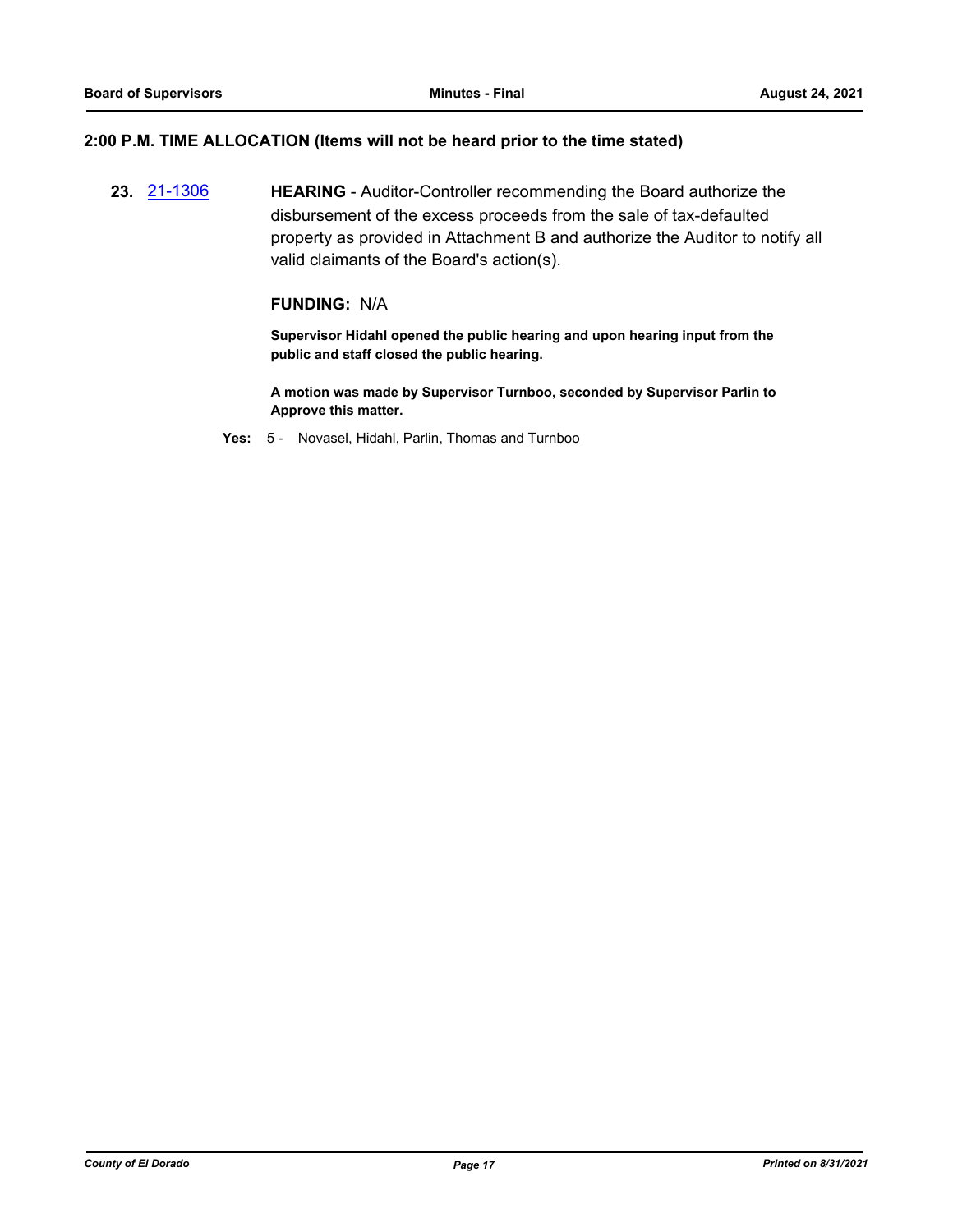#### **ITEMS TO/FROM SUPERVISORS (May be called at any time during the meeting)**

**Supervisor Turnboo reported on the following: Director of Transportation meeting. Evacuation center visits.**

**Supervisor Thomas reported on the following: Evacuation center visits. Assisted with evacuated individuals meals. Receiving daily briefings on the fire. Working with ranchers affected by the fire.**

**Supervisor Parlin reported on the following: Water Agency meeting. Cool/Pilot Hill Fire Safe Council meeting. Parks and Recreations Commissioner meeting. Broadband Ad Hoc meeting. Former District 5 Board member meeting. MORE grand opening. Director of Transportation meeting. Tax Payer's Association meeting. Future SMUD Ad Hoc meeting. Governor's Wildfire task force meetings. Treasurer Tax Collector meeting. Rural County Representatives of California meeting. Environmental Services Joint Powers Authority. Golden State Natural Resources Joint Powers Authority. Meeting with local PG&E representative. Department Head monthly meetings.**

**Supervisor Novasel reported on the following: White House Intergovernmental Affairs meeting. California State Association of Counties executive committee meeting. Recreational Joint Powers Authority meeting. Transportation meeting. Staff monthly meetings. Tahoe Summit - Tahoe Restoration project. Institute for Local Government meeting. California Highway Patrol tour of fire area. Lake Valley Fire meeting.**

**Supervisor Hidahl reported on the following: California State Association of Counties regional meeting. Treasurer Tax Collector meeting. Director of Transportation meeting. Constituent emails. Special Board meeting. Evacuation center visits. California State Association of Counties Broadband briefing. Homeless information calls. Responding to emails. Acting Chair for Local Agency Formation Commission.**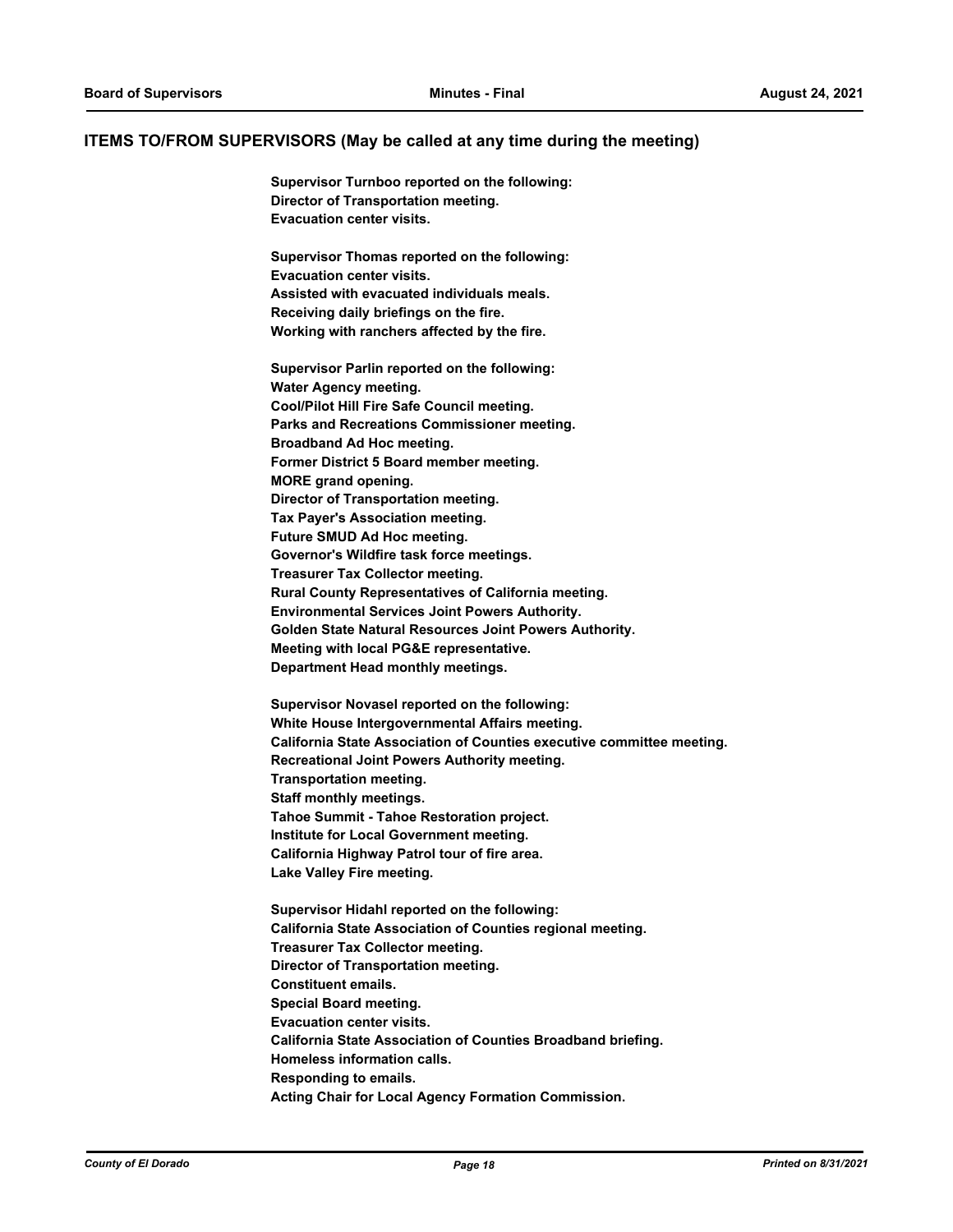#### **CAO UPDATE (May be called at any time during the meeting)**

**Don Ashton, Chief Administrative Officer, reported on the following: Recognizing County employees. Generosity of the community. COVID-19 update. Cal Fire Community meetings.**

**ADJOURNED AT 4:21 P.M. in honor of Judy Orchard**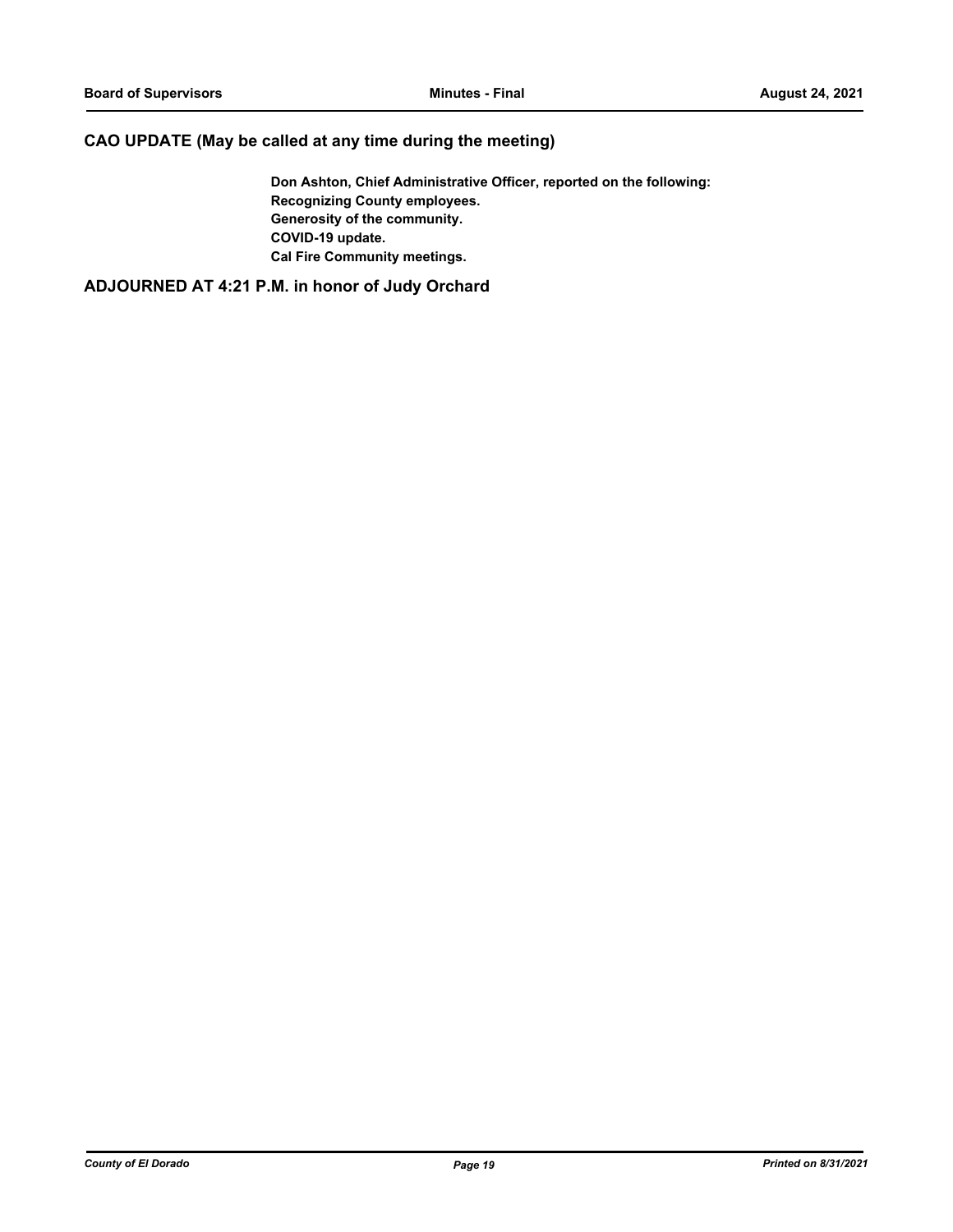#### **CLOSED SESSION**

- **24.** [21-1357](http://eldorado.legistar.com/gateway.aspx?m=l&id=/matter.aspx?key=30252) **Pursuant to Government Code Section 54957- Public Employee Discipline/Dismissal/Release** (Est. Time: 20 Min.) **No Action Reported. All five Supervisors participated.**
- **25.** [21-1364](http://eldorado.legistar.com/gateway.aspx?m=l&id=/matter.aspx?key=30259) **Pursuant to Government Code Section 54957- Public Employee Performance Evaluation.** Title: Director of Human Resources. (Est. Time: 15 Min.)

**No Action Reported. All five Supervisors participated.**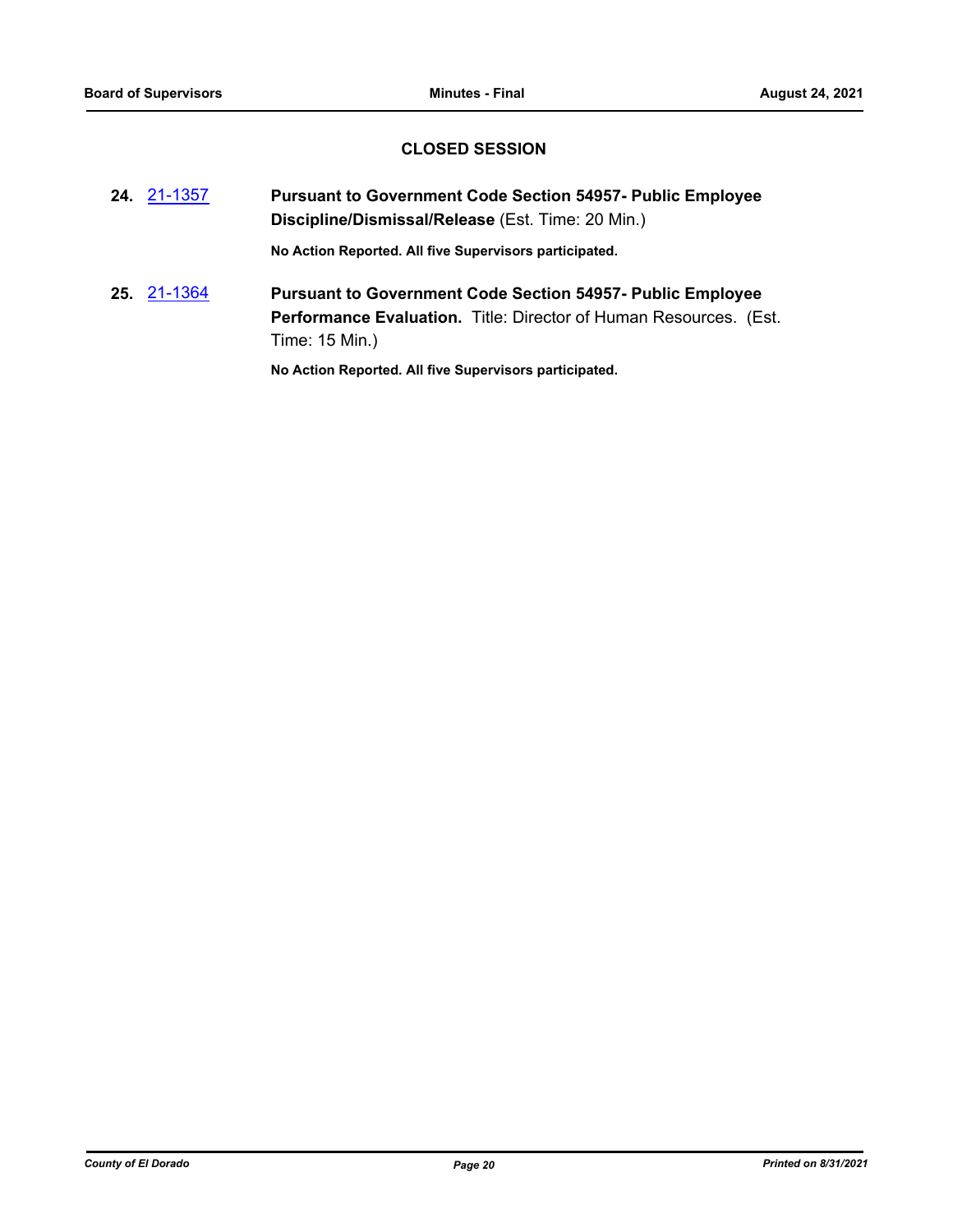On August 19, 2003, the Board adopted the following protocol: It is a requirement that all speakers, County staff and the public, when approaching the podium to make a visual presentation to the Board of Supervisors, must provide the Clerk with the appropriate number of hard copies of the presentation for Board members and the audience.